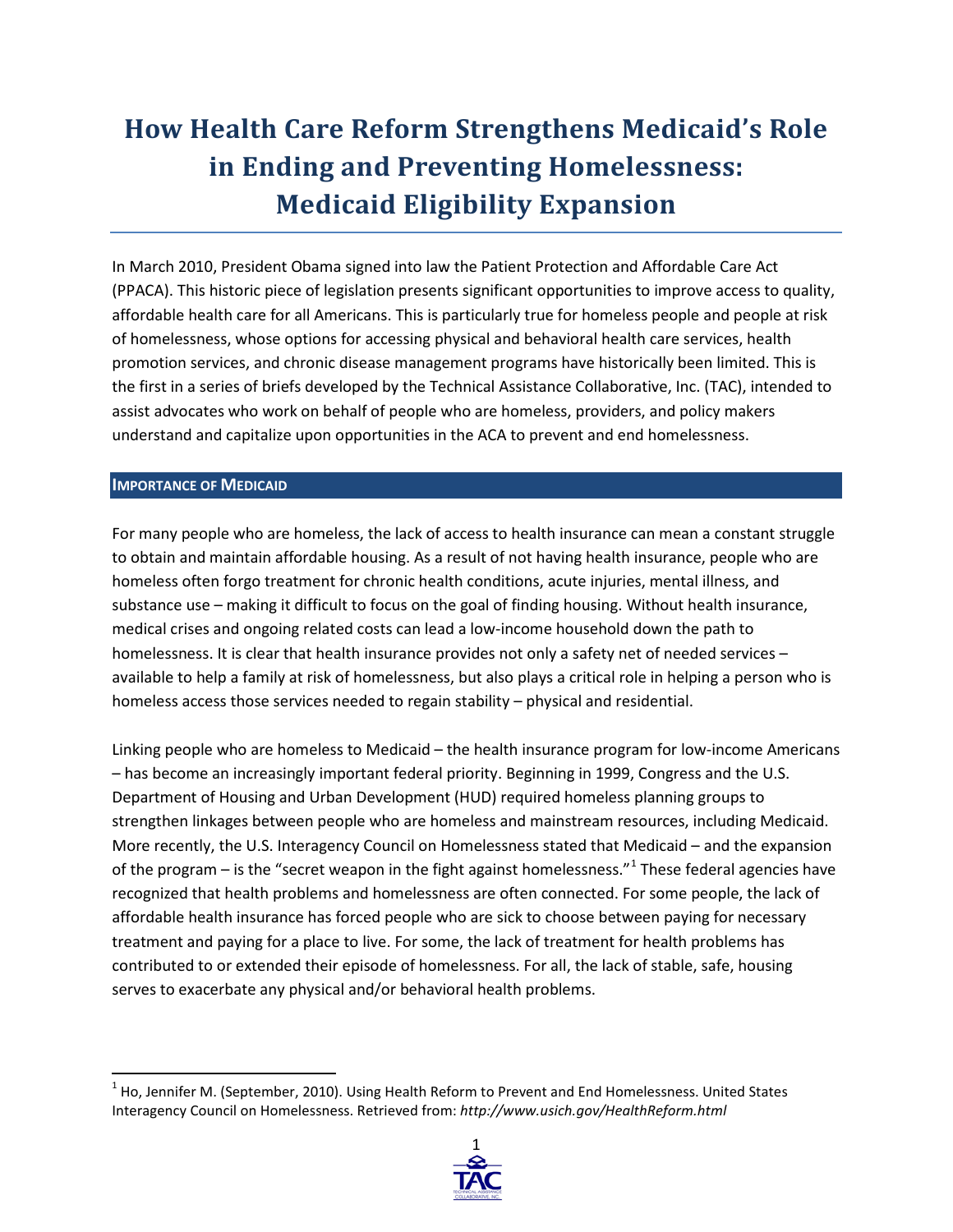In recent years, homeless providers and advocates have also recognized the importance of Medicaid in addressing homelessness. In many communities, Health Care for the Homeless grantees and other outreach providers have utilized Medicaid to support engagement of chronically homeless people living on the streets, in cars, parks, under bridges, etc. Shelter providers have begun implementing systems to proactively link homeless people to Medicaid and other mainstream benefits while in shelter. Innovative transitional and permanent supportive housing providers have partnered with Medicaid agencies to support ongoing services needed to keep people housed. Agencies that received federal homelessness prevention funding have created strategies to link at-risk households to Medicaid and other critical benefits as a comprehensive effort to stabilize housing situations.

Homeless planning groups across the nation – known as Continuums of Care (CoC) – have also begun to explore systematic ways to develop linkages between homeless people and Medicaid. Recent legislation reauthorizing federal homeless funding made available by HUD has highlighted the role of CoCs in monitoring the ability of providers to help homeless people access Medicaid as well as other mainstream benefits such as Children's Health Insurance Program (CHIP), Supplemental Security Income (SSI), and Supplemental Nutrition Assistance Program (SNAP). <sup>[2](#page-1-0)</sup> In recent years, HUD funding awards have been directly linked to how well a CoC can demonstrate and measure these linkages.

Medicaid is not a new program – it has been around for over 40 years. However, with the enactment of the Affordable Health Act (ACA) in 2010, changes to the Medicaid program will increase the value of this resource in meeting the health and behavioral health needs of homeless people and those people at risk of homelessness. The changes described below will:

- Allow more homeless and at-risk people to access health insurance;
- Allow homeless providers to meet the health care of more low-income people;
- Enable some agencies to shift the cost of providing critical support services for homeless people to Medicaid; and
- Help CoCs better address and end homelessness in communities across the nation.

## **CHANGES TO MEDICAID ELIGIBILITY**

One of the most important changes resulting from the health care reform legislation is the expansion of Medicaid to a larger and more diverse group of people. Currently, to be eligible for Medicaid, a person must meet certain categorical criteria and financial criteria.*[3](#page-1-1)* States are now only required to cover people in certain mandatory groups such as pregnant women, the elderly, people with disabilities, and parents and children below certain incomes levels.

<span id="page-1-1"></span> $3$  For people with disabilities, Medicaid eligibility in most states is tied to their eligibility for SSI. Persons with a sole substance use disorder are not eligible for SSI under current Social Security rules.



<span id="page-1-0"></span><sup>&</sup>lt;sup>2</sup> Formerly known as Food Stamps.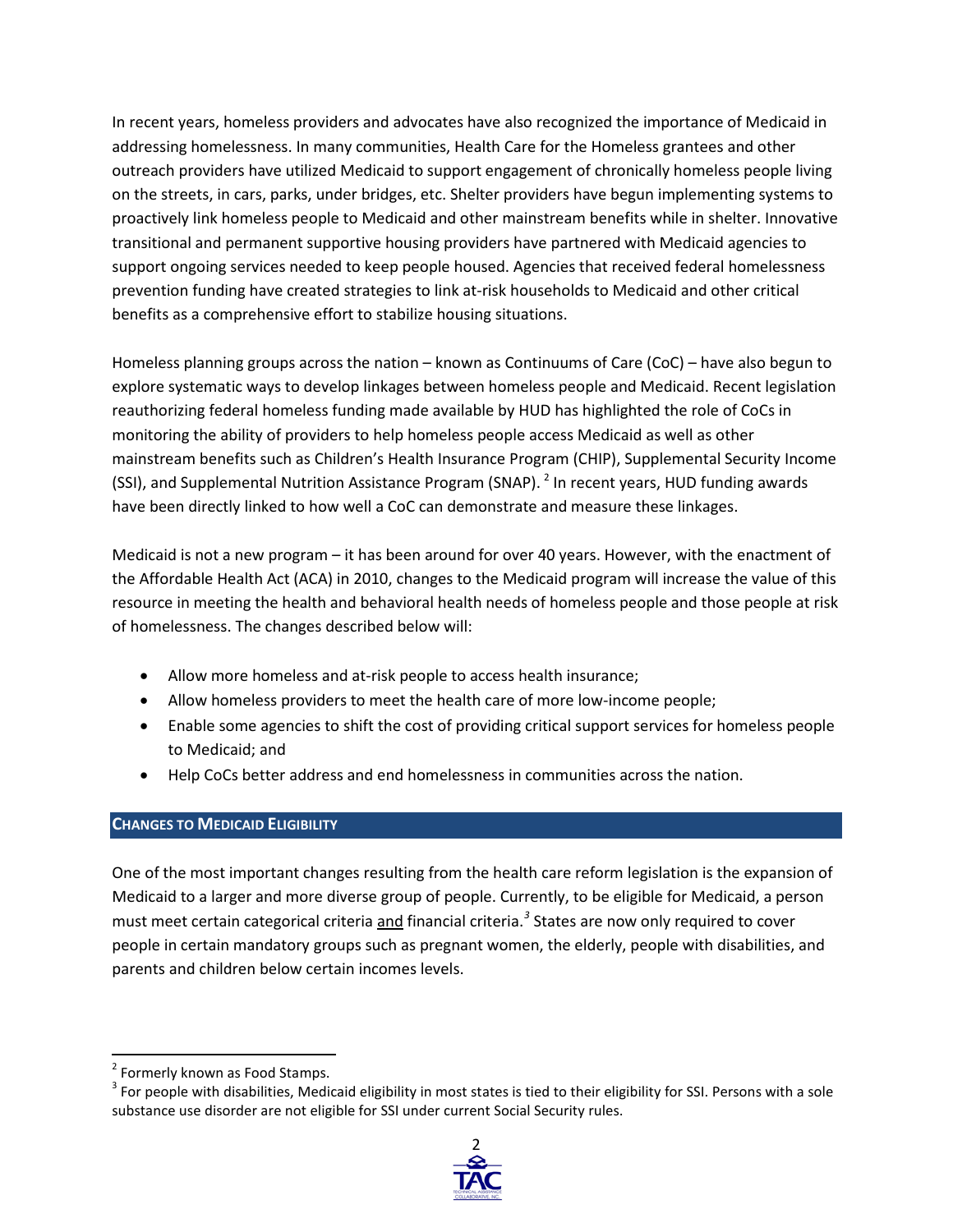In most states, single adults under 65 who are not disabled, even those at or below the federal poverty level, are not eligible for Medicaid. As of 2009, more than half of all states did not cover single adults through the Medicaid program.<sup>[4](#page-2-0)</sup> However, as a result of the ACA, Medicaid eligibility will be broadened to include more low-income individuals. Specifically, as of January 2014, states will be required to cover single adults under 65 with incomes up to 133% of the federal poverty level (equal to approximately \$14,400 dollars per year or 32% of the area median income in 2010) through their Medicaid program. Expansion will be covered all, or in part, by a higher contribution or "match" from the federal government.<sup>[5](#page-2-1)</sup> States can elect to make this change prior to 2014, but cannot receive the higher match until 2014.

As a result of this expansion, an estimated 16-22 million new individuals across the nation will now be eligible for Medicaid, <sup>[6](#page-2-2)</sup> including many people who are homeless or at-risk of homelessness. As mentioned earlier, access to health and behavioral health services can often be the critical component to helping homeless people stabilize and achieve residential stability.

### **CHANGES TO MEDICAID ENROLLMENT AND ACCESS TO SERVICES**

While the changes to Medicaid under the ACA will make many more people eligible for Medicaid who were previously ineligible, this does not mean that these people will automatically receive health insurance. Although Medicaid is a federal benefit that is guaranteed to all eligible persons, to receive services a person must first take the initiative to apply and enroll in the program. Raising awareness among homeless providers and discussing the benefits for people who are homeless and households at risk of homelessness of having access to health insurance will be critical to ensuring that eligible individuals actually enroll. Promoting understanding about the changes to Medicaid eligibility rules among outreach workers, primary care providers, shelter staff, and others will also be important as they are key allies in ensuring that people who are homeless are made aware of their eligibility and are helped with the enrollment process.

The addition of the new financial only eligibility group (i.e. people with incomes at or below 133% of the FPL) will allow many people who are homeless access to health insurance for the first time. However, for those who actually enroll under the new eligibility category, the benefit these persons receive might not be as comprehensive as the standard Medicaid benefit. This is because the ACA only requires States

<span id="page-2-2"></span><sup>6</sup> Holahan, J., Headen, I. (2010, May). *Medicaid coverage and spending in health reform: National and state by state results for adults at or below 133% FPL* (Kaiser Commission on Medicaid and the Uninsured Report No. 8076). Washington, DC: Hentry J. Kaiser Family Foundation.



<span id="page-2-0"></span> $4$  Kaiser Commission on Medicaid and the Uninsured. "Where are States Today? Medicaid and State-Funded Coverage Eligibility Levels for Low-Income Adults." December 2009.

<span id="page-2-1"></span><sup>&</sup>lt;sup>5</sup> The cost of Medicaid is jointly funded through a partnership between state and federal governments, with states with lower per capita incomes receiving proportionately more federal funding. In order to assist states with paying for the eligibility expansion, the ACA includes provisions for the federal government to pay 100% of the medical costs associated with the expansion of Medicaid for the first three years, with the percentage gradually decreasing to 90% by 2020.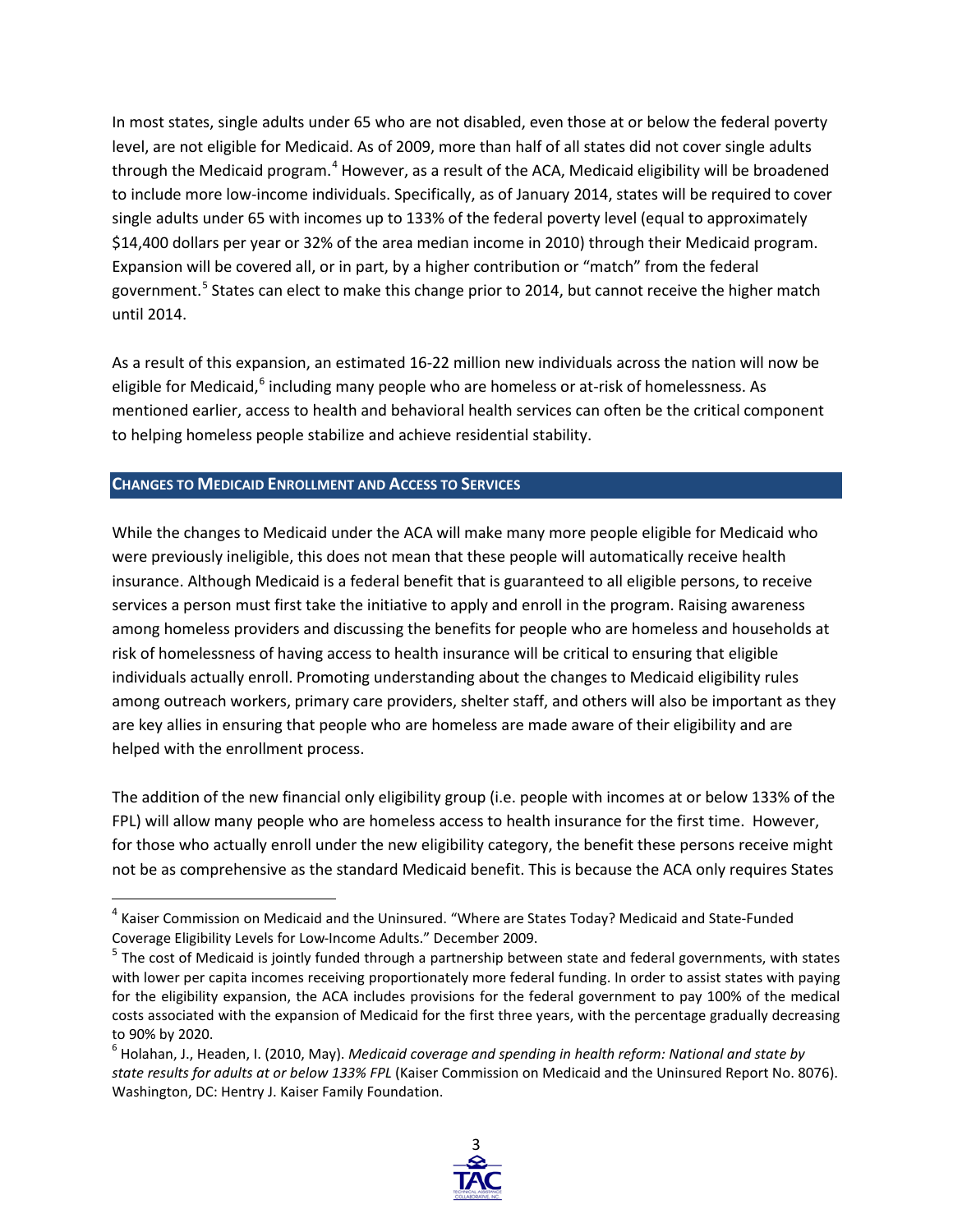to extend a benchmark or benchmark equivalent plan to the expansion population.<sup>[7](#page-3-0)</sup> Depending on how comprehensive the standard Medicaid benefit is the benchmark plan may include fewer services; though fortunately mental health and substance use services must be included in a state's benchmark plan. People who are homeless can also pursue enrollment in Medicaid under one of the existing eligibility categories. One study found that approximately 50 percent of homeless people presumed eligible for Medicaid were not receiving it. $<sup>8</sup>$  $<sup>8</sup>$  $<sup>8</sup>$  One reason might be the complex Supplemental Security</sup> Income (SSI) determination process. SSI is a pathway to Medicaid for people who are disabled in most states. Given the many benefits of SSI, including the potential for access to a more robust Medicaid benefit (persons with disabilities cannot be required to enroll in a benchmark plan) assisting people who are homeless with the SSI process will remain an important strategy for accessing Medicaid benefits.

There are several provisions in the ACA that are intended to simplify Medicaid enrollment and minimize administrative barriers that in the past have made the Medicaid eligibility determination process difficult for many people, particularly people who are homeless. The ACA requires states to streamline Medicaid enrollment procedures in a variety of ways. States will be required to use a "user-friendly" application form that will be developed by the U.S. Department of Health and Human Services (HHS). This form will allow people to apply for all available health insurance programs offered by a state [e.g. Medicaid, CHIP, etc.] in person, via phone, online, or via mail. States will have the flexibility to design their own form that can be more comprehensive then the form designed by HHS. For example, a state could potentially design a process that allows people to complete one application for multiple assistance programs, such as SSI and SNAP, in addition to Medicaid. Additionally, ACA provisions require states to use technology to simplify and reduce the need for documentation required to establish eligibility, and adhere to rules making the counting of income easier – further reducing historical barriers to enrollment for people who are homeless.

As part of the ACA reforms to Medicaid, states will also have the option of permitting hospitals to make presumptive Medicaid eligibility determinations. This would allow a hospital to make a 'temporary' Medicaid eligibility determination based on information available at the time and prevent people who are homeless who are in need of treatment or emergency care from having to wait for needed services. This temporary eligibility determination would be in place for a certain period of time and would follow the person. For example, if a person who is homeless visits a hospital emergency room, the hospital could make a presumptive eligibility determination. If the person is then referred for follow-up care to a mental health clinic, s/he would not only be able to get care at the clinic but also the clinic would be able to bill Medicaid for the cost of the services.

<span id="page-3-1"></span> $8$  Technical Assistance Collaborative, Policy Research Associates, the Corporation for Supported Housing (2006). *Assessment of Continuum of Care Progress in Assisting Homeless People to Access Mainstream Resources*.



<span id="page-3-0"></span> $<sup>7</sup>$  For the regulations defining what constitutes a benchmark or benchmark equivalent plan see 75 FR 23068</sup> located at: *http://www.emedco.info/Register/2010/apr/30/2010-9734.pdf*. As discussed in a SMD letter from July 2, 2010, these regulations will need to be updated to reflect the changes made as part of the ACA that adds mental health and prescription drug coverage to what must be included in a benchmark-equivalent plan.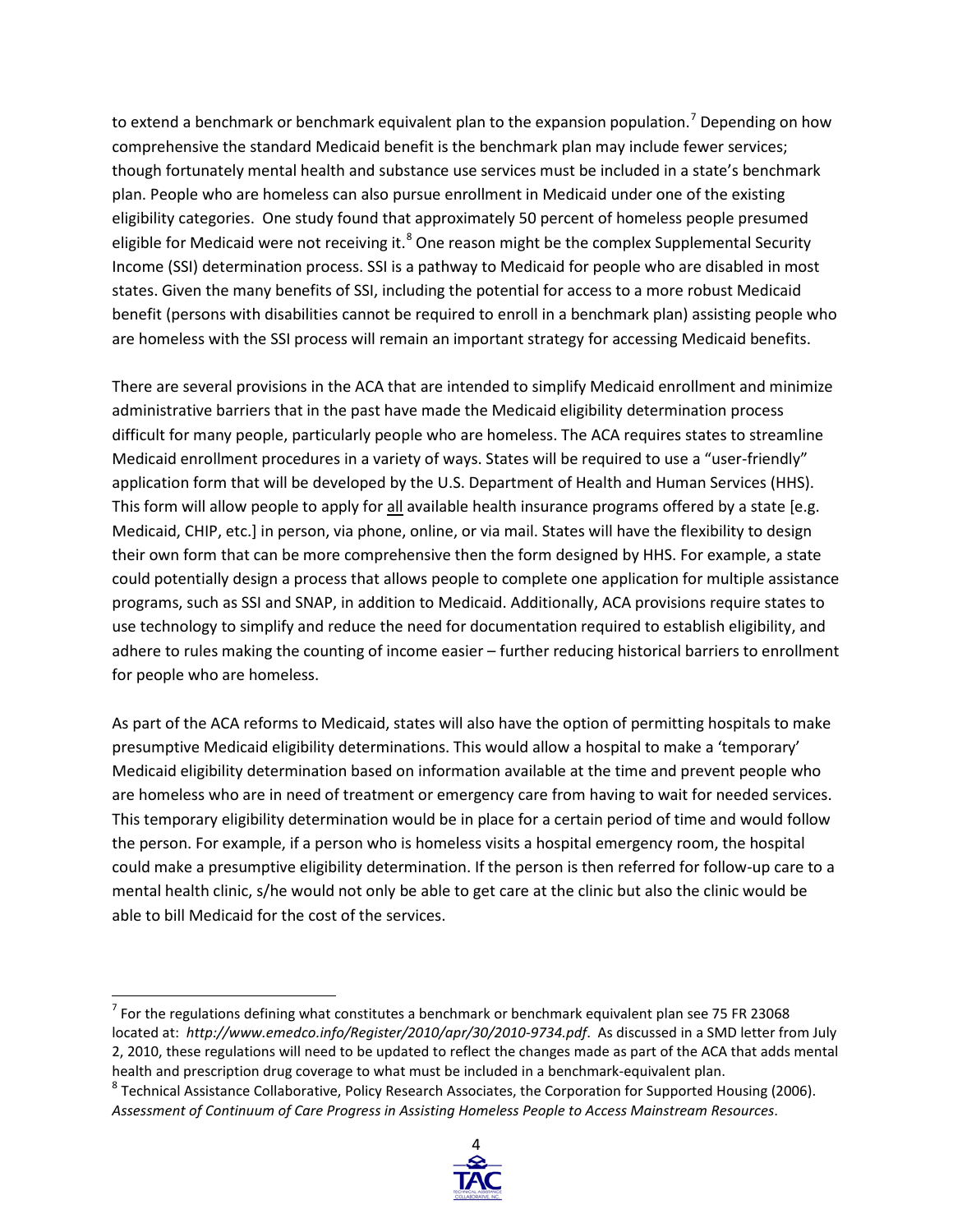This ability of hospitals and providers to bill Medicaid for expensive emergency services is critical for reducing the amount of hospital funds that are used to address homelessness. Research has documented that people who are homeless are high utilizers of costly emergency services. A recent study<sup>[9](#page-4-0)</sup> found that over a five year period, a cohort of 119 homeless people living on the streets accounted for 18,384 emergency room visits and 871 medical hospitalizations. The average annual health care cost for individuals living on the street was \$28,436, compared to \$6,056 for individuals in the cohort who obtained housing. By exercising the presumptive eligibility provision included in the ACA, states would enable hospitals to receive Medicaid reimbursement for emergency services that are provided to homeless people.

It will also be important to have mechanisms in place to ensure that once enrolled in Medicaid, people who are homeless are able to maintain access to their services and benefits over time. Under the current Medicaid rules, states must re-determine a person's eligibility for the program at least annually, however some states conduct this review more often. Putting in place systems to assist individuals in the timely completion of eligibility re-determinations will be as important as promoting first-time enrollment*.* The ACA simplifies some of the re-determination process, but there may continue to be individuals who lose Medicaid coverage because re-determination paperwork was not completed correctly or on time. This is particularly true for people who are homeless because they lack a permanent address and frequently move making it difficult to receive and retain administrative documents. For people who are chronically homeless, symptoms of their mental illness and substance abuse often impede their ability to respond quickly, often jeopardizing their Medicaid coverage. Some strategies for reducing the likelihood of unintentional disenrollment include:

- Co-locating eligibility specialists at shelters and community health centers who can help facilitate the enrollment and redetermination processes;
- Advocating to your state's Medicaid agency to conduct eligibility re-determinations only once per year is an important way to minimize the risk of losing coverage;
- Advocating to your states Medicaid agency to combine applications for other benefits with the Medicaid application;
- Encouraging people who are homeless to identify an eligibility representative who can receive information and notices from Medicaid on their behalf.
- Make sure the Medicaid application in your state includes a data field for housing status. This will allow for targeted outreach to facilitate the re-enrollment process.<sup>[10](#page-4-1)</sup>

<span id="page-4-1"></span>*Program Progress Report.*<br><sup>10</sup> Reducing Medicaid Enrollment Barriers for Individuals Who are Homeless: National Health Care for the Homeless Council: August 2010: *www.nhchc.org/HealthReform/ReducingMedicaidBarriersAug2010.pdf*



<span id="page-4-0"></span><sup>9</sup> Massachusetts Housing and Shelter Alliance (2010). *Home & Healthy for Good: A Statewide Housing First*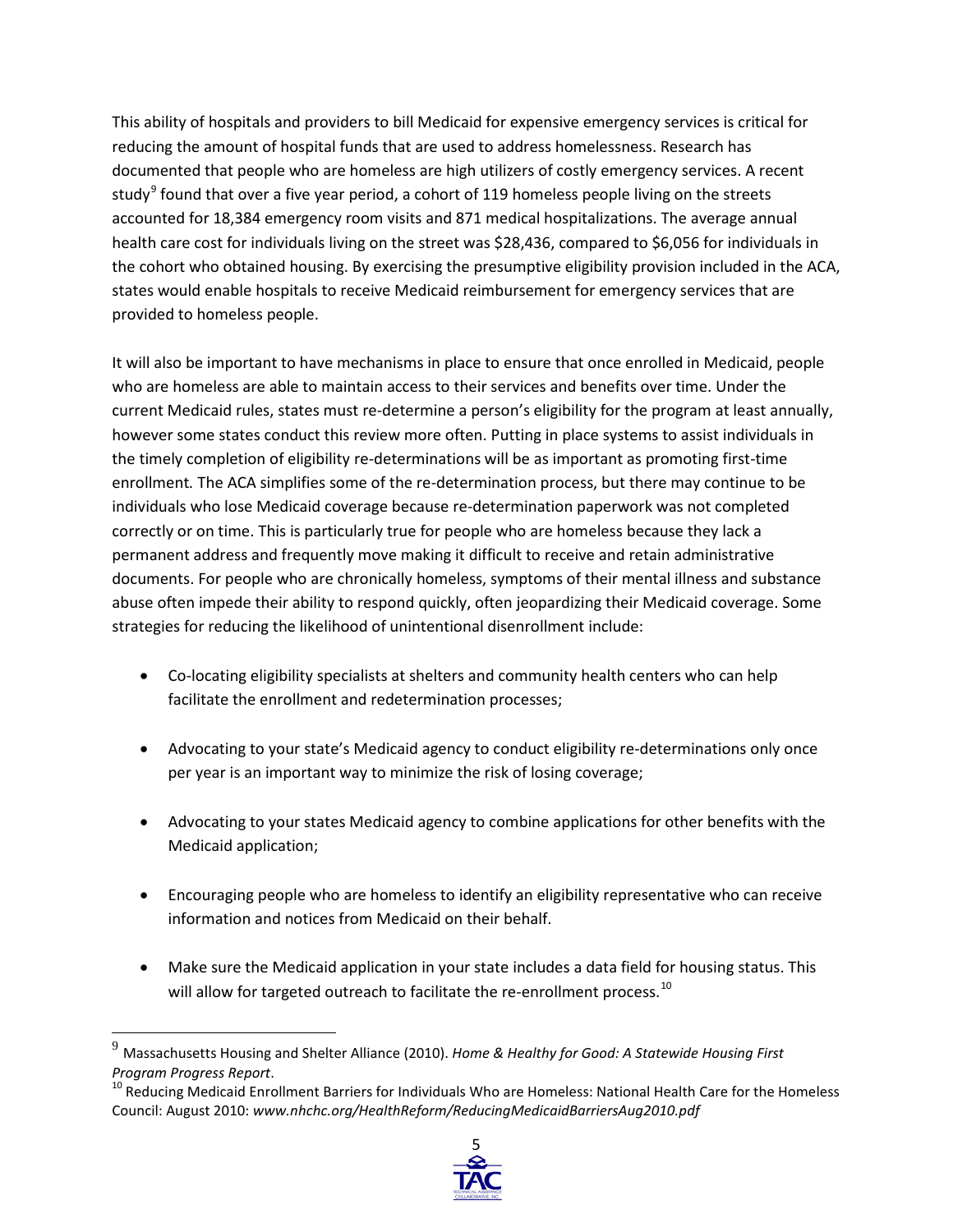Enrollment in Medicaid is only the first step in helping people who are homeless gain access to needed treatment services. Helping individuals make connections with the healthcare system and ensuring that the available benefits and services meet the needs of the newly eligible population are also critical. Future TAC issue briefs will explore new Medicaid service options and additional ACA provisions intended to facilitate access to primary care and behavioral health treatment.

## **NEXT STEPS AND OPPORTUNITIES**

The expansion of the Medicaid program presents a significant opportunity to help people who are homeless and other low-income adults gain access to important healthcare services and assist them in gaining residential stability. With state officials currently redesigning their Medicaid programs to incorporate the ACA changes, advocates who work on behalf of people who are homeless, CoCs, and other stakeholders can take the following steps now:

- Gather information about Medicaid in your state. For more information about the Medicaid program in your state go to: *[www.cms.gov/MedicaidEligibility/downloads/ListStateMedicaidWebsites.pdf](http://www.cms.gov/MedicaidEligibility/downloads/ListStateMedicaidWebsites.pdf)*.
- Identify the key state Medicaid officials. These officials are listed online at: *[www.kaisernetwork.org/health\\_cast/uploaded\\_files/State\\_Medicaid\\_Directors\\_List\\_from\\_NAS](http://www.kaisernetwork.org/health_cast/uploaded_files/State_Medicaid_Directors_List_from_NASMD.pdf) [MD.pdf](http://www.kaisernetwork.org/health_cast/uploaded_files/State_Medicaid_Directors_List_from_NASMD.pdf)*.
- Request a meeting with state Medicaid officials to educate them regarding the benefits of having access to health insurance among homeless and other low-income persons.
- Learn about the state's plans for conducting outreach to people that will become eligible for Medicaid as a result of the expansion, particularly homeless people. Explore the possibility of a Health Care for the Homeless grantee, or other homeless outreach agency, becoming an agency authorized to conduct Medicaid outreach and enrollment activities.
- Encourage your state to combine the Medicaid application and enrollment process with applications for other benefits such as SSI, CHIP, Temporary Assistance for Needy Families (TANF), SNAP, etc.
- Encourage your state to consider enrolling eligible persons in Medicaid prior to 2014. Some states such as Connecticut have already taken advantage of the opportunity to extend Medicaid benefits to eligible individuals in advance of 2014.
- Discuss the Medicaid re-determination process to identify possible barriers and to ensure that the needs of people who are homeless are considered. Encourage states to conduct eligibility re-determinations only once per year to minimize the risk of losing coverage.